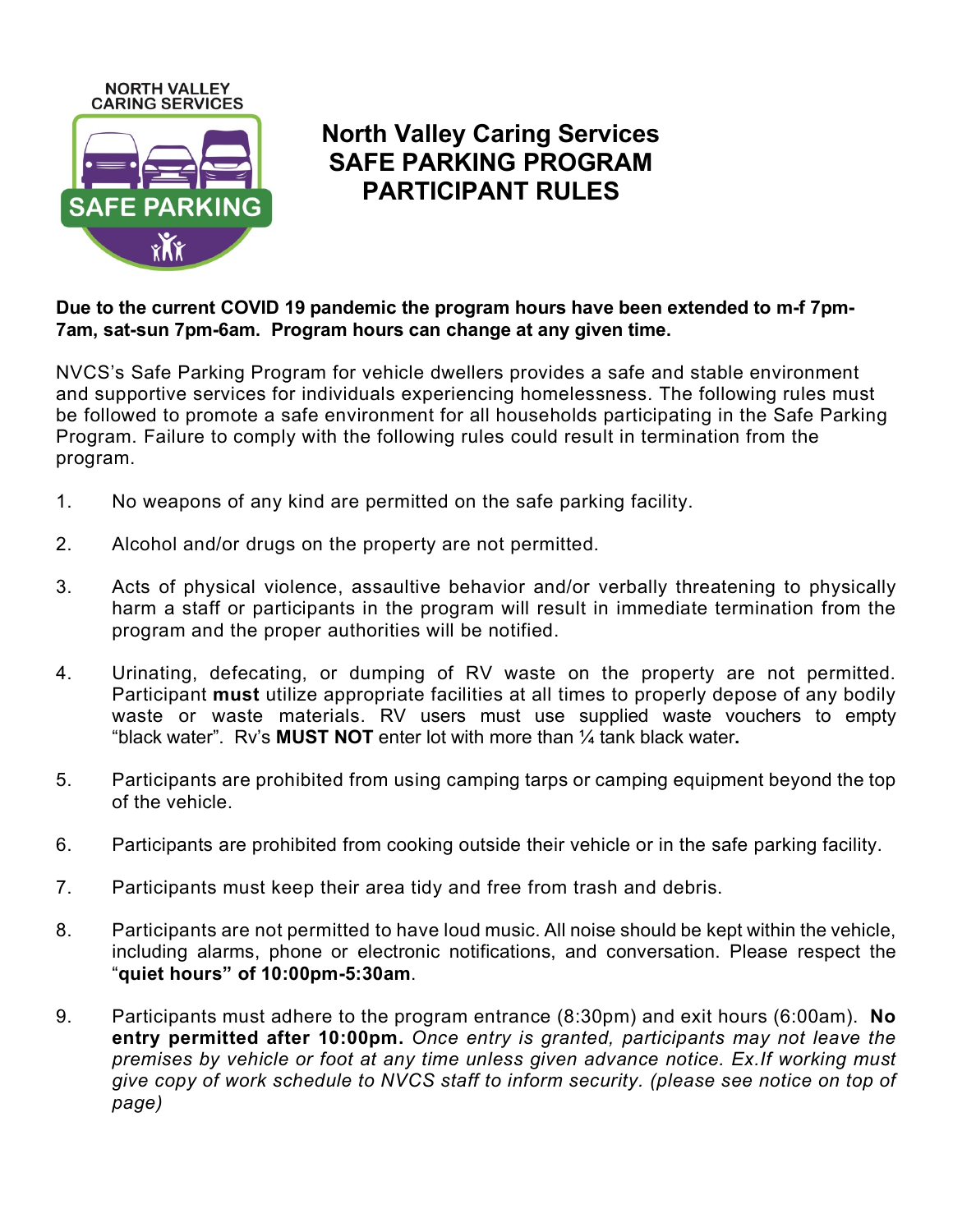- 10. Participants must take care of animals belonging to them at all times. This includes the following: Ensuring all animal waste is picked up immediately and disposed of properly; Ensuring animals are not left unattended; and ensuring animals that are outside of the vehicle have a leash at all times.
- 11. Participants who are enrolled in the program are the only ones permitted to stay in the safe parking facility. No guests outside the participant household are permitted to stay in the vehicle overnight.
- 12. Participant is not permitted to shower or bathe in sinks.
- 13. Participant is allowed one vehicle per household.
- 14. Participant is not permitted to use utility or water services on the facility unless it is granted by NVCS staff or an NVCS Representative.
- 15. Participants must respect the privacy of all program participants, surrounding neighbors and their property.
- 16. Parking lot owner or operator cannot be held liable for damages caused by a third party to the parked vehicle or its occupants.
- 17. Participants will have minimal interaction with lot monitor(s) so that they can remain focused on the perimeter.
- 18. Overnight stays will be limited to the hours assigned hours of: Lot opens: EVERYDAY at 8:30pm; Lot closes: EVERYDAY 6:00am Quiet Hours 10:00pm-5:30am.
- 19. Absolutely no visitor or other vehicle dwellers will be permitted to enter the premises with the exception of case management/service providers.
- 20. Participant must not be parked on or within 500 feet of safe parking location when the program is not running. M,W,F 9am-8:30pm, T,Th,Sat,Sun 6:00 a.m. - 8:30 p.m., unless participating in a NVCS program or have a daytime parking pass.

21. Participant will be exited from program if they have not parked on lot for three consecutive days without giving advance notice to NVCS Representative.

- 22. At no time are participants allowed to enter vehicles other than their own.
- 23. Participants must be active in case management and meet with case managers often.
- 24. If able too, participants will leave a car space in between other parked vehicles.

## **I have read the rules and agree to comply with them at all times. If I refuse to follow these rules, I understand that I will be dismissed from the program.**